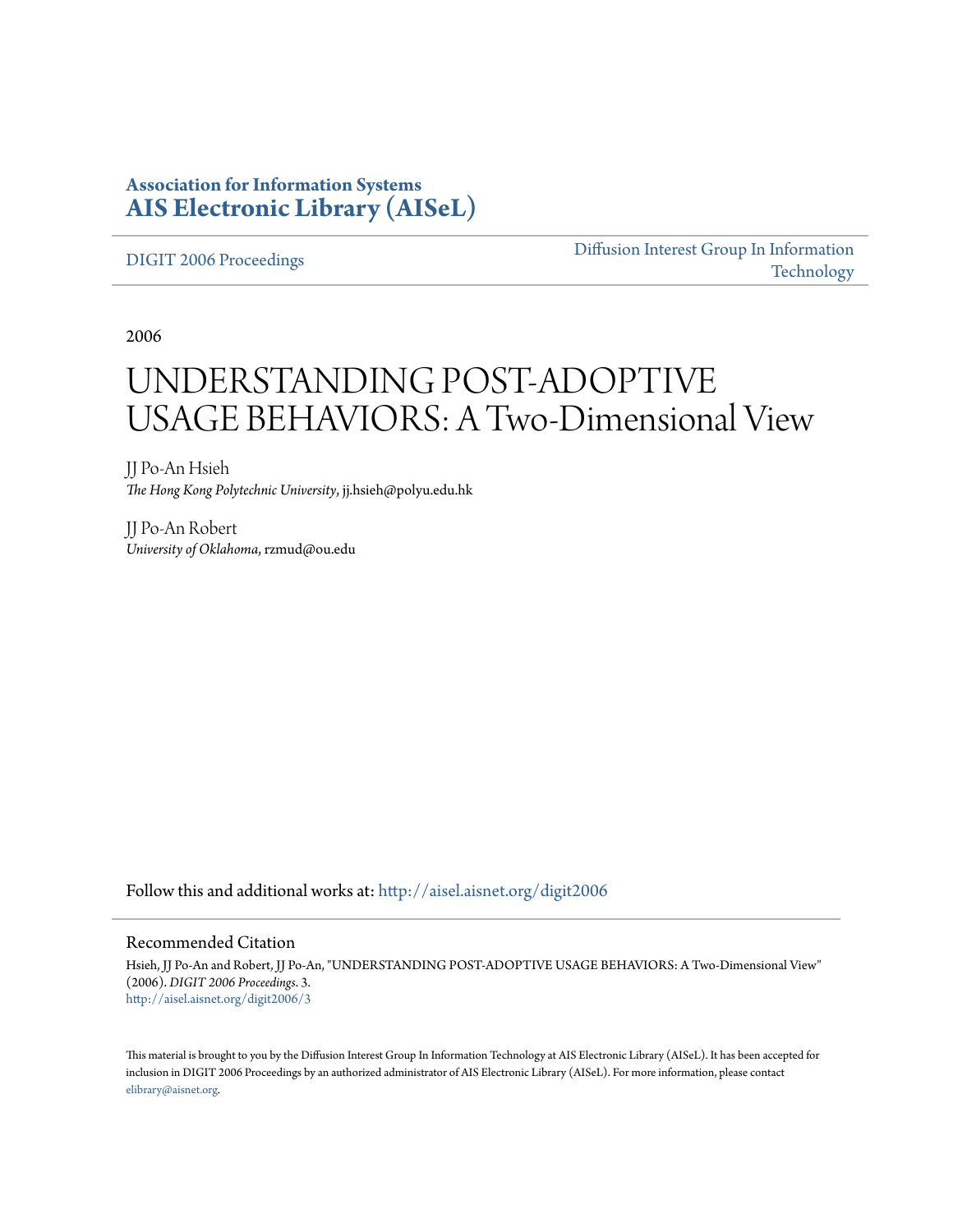#### **UNDERSTANDING POST-ADOPTIVE USAGE BEHAVIORS:**

#### **A Two-Dimensional View**

**JJ Po-An Hsieh**  Department of Management and Marketing The Hong Kong Polytechnic University Hong Kong, China jj.hsieh@polyu.edu.hk

**Robert W. Zmud**  Michael F. Price College of Business University of Oklahoma Norman, OK 73019 USA rzmud@ou.edu

*Research in Progress* 

#### **Abstract**

Recent information systems (IS) publications reveal an emerging interest in studying postadoptive system use behaviors. Compared to the well-established research stream of IS adoption and initial usage, understanding of IS use behaviors after initial implementation stage is still at its early stage. To further develop knowledge about this phenomenon, this study reviews the IS implementation stage model and a variety of post-adoptive usage concepts in extant literature. These usage concepts are classified into three types and are mapped against their corresponding implementation stages. A two dimensional view of these use concepts is then proposed as an alternative perspective to understand these post-adoptive behaviors. Implications are also discussed at the end of this paper.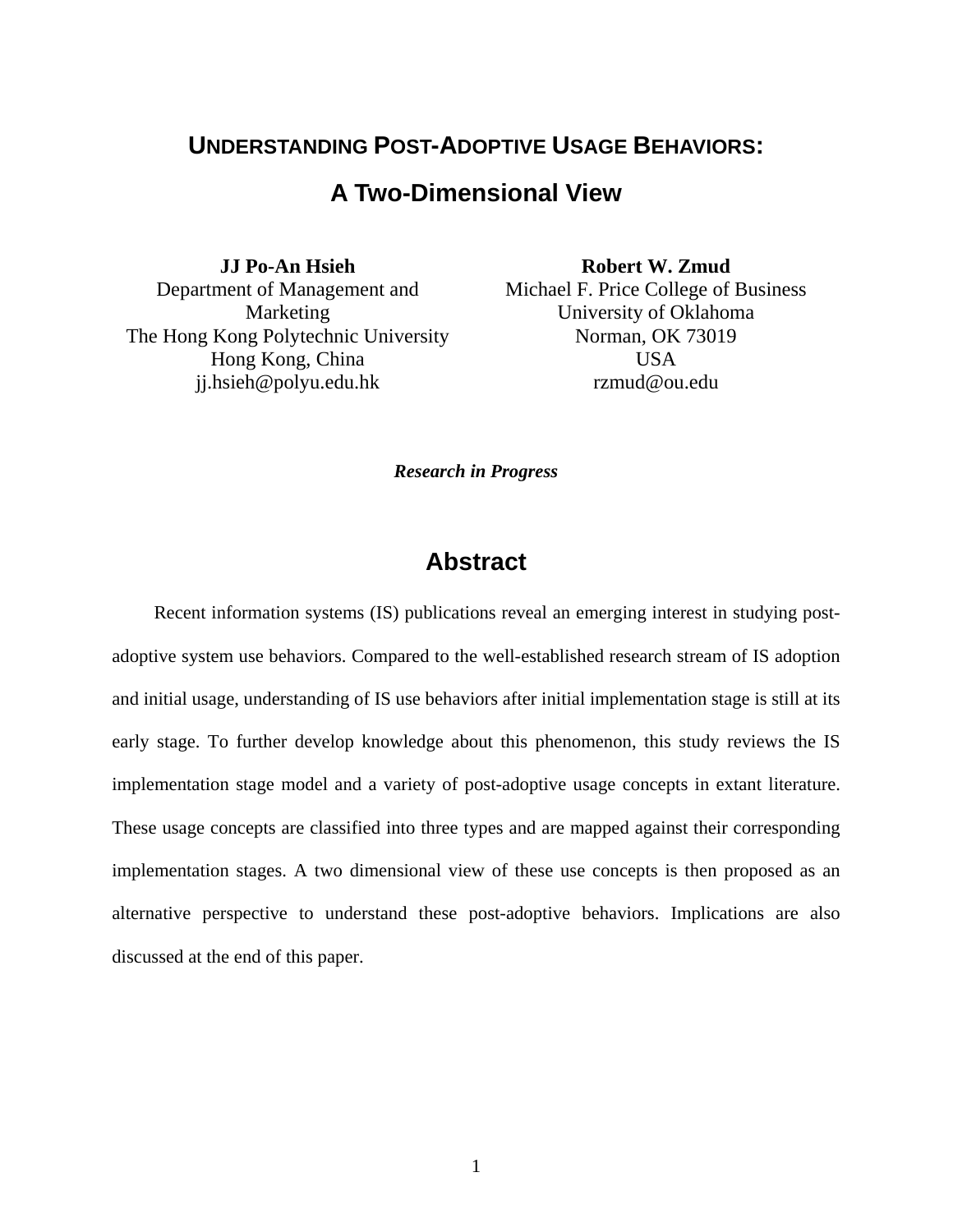## **UNDERSTANDING POST-ADOPTIVE USAGE BEHAVIORS: A Two-Dimensional View**

*Research in Progress* 

#### **Abstract**

Recent information systems (IS) publications reveal an emerging interest in studying postadoptive system use behaviors. Compared to the well-established research stream of IS adoption and initial usage, understanding of IS use behaviors after initial implementation stage is still at its early stage. To further develop knowledge about this phenomenon, this study reviews the IS implementation stage model and a variety of post-adoptive usage concepts in extant literature. These usage concepts are classified into three types and are mapped against their corresponding implementation stages. A two dimensional view of these use concepts is then proposed as an alternative perspective to understand these post-adoptive behaviors. Implications are also discussed at the end of this paper.

#### **Introduction / Motivation**

Research in information technology (IT) acceptance represents an important stream in the field of information systems (IS). The IS field has developed a rich body of knowledge about adoption and initial usage of IS (Legris et al. 2003; Venkatesh et al. 2003). However, recently, scholars have urged greater attention toward (Jasperson et al. 2005) and examined (Ahuja and Thatcher 2005; Kim et al. 2005) post-adoptive IS usage behaviors. Such a shift of attention in research is not a surprise, given the maturity of research examining adoption and early usage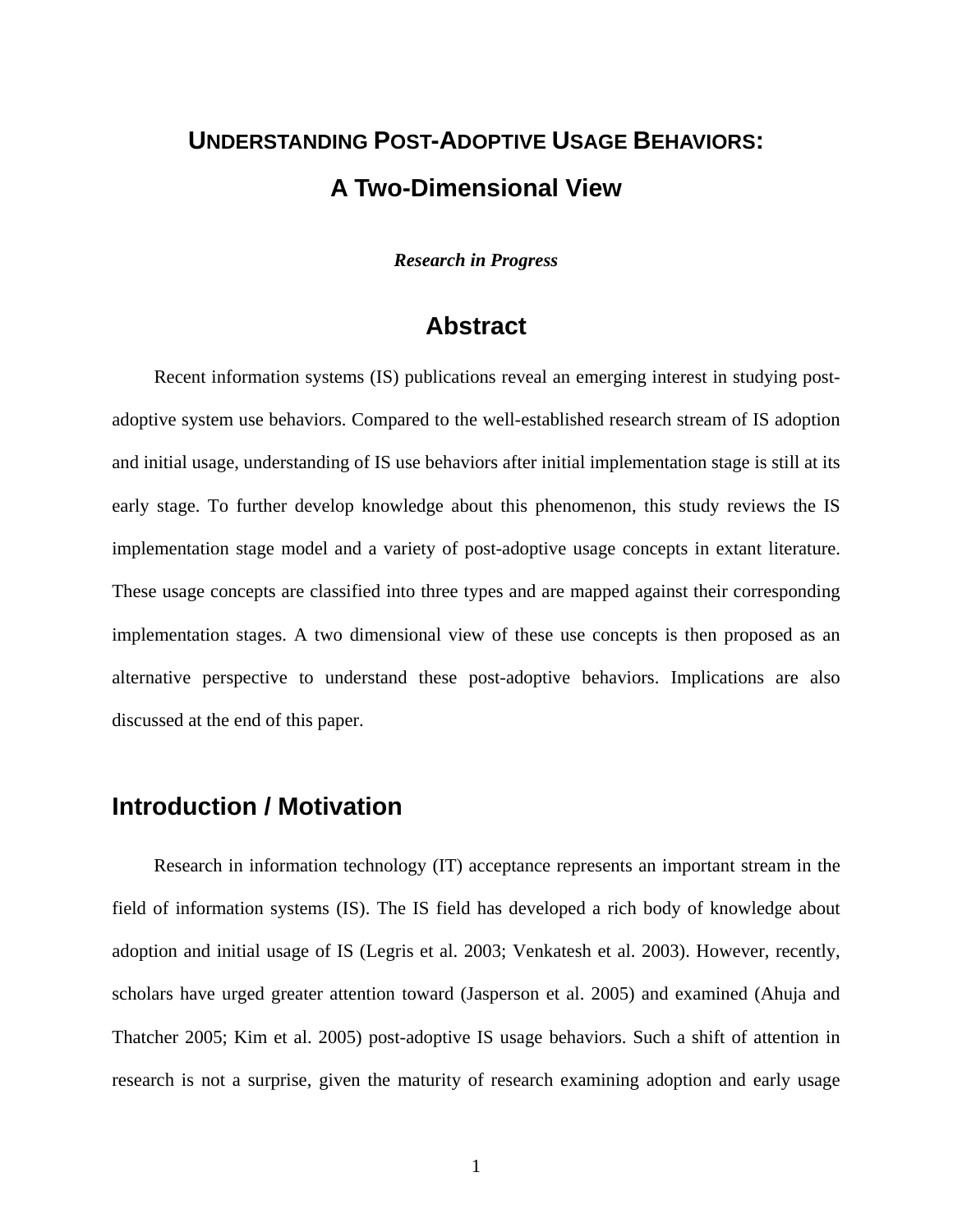behavior (Chin and Marcolin 2001) as well as the unfulfilled potential of complex IS such as Enterprise Resource Planning (ERP) systems, Customer Relationship Management (CRP) systems, and Supply Chain Management (SCM) systems (Jasperson et al. 2005).

In practice, the complex IS being implemented across most organizations typically embody industry best practices through the reference models or process templates provided to adopting organizations (Benders et al. 2006). However, the vendor-promised benefits of these IS are equally available to competitors who also adopt the IS., leading to what has been referred to as "strategic convergence" (Porter 1985); that is to say, the competitive advantages emanating from one firm's strategic decision to implement an IS depreciates as other firms implement the same IS. Routine usage of these systems thus provides little comparative advantage. In this vein, the unique competitive advantages of implementing complex IS can only flow from benefits beyond those originally envisioned by vendors. Extant research on learning curves suggests that, by using technologies, workers often obtain utilities that exceed the maximum capacity indicated by technology providers (Dutton and Thomas 1984). Towards this end, an important way to derive further competitive advantage is to find new ways to creatively use the implemented IS.

From both theoretical and practical points of view, then, it is important to advance our understanding of post-adoptive use behaviors. Researchers have proposed a variety of postadoptive usage concepts. Nevertheless, as similarities and differences exist among these concepts, clearer conceptual understandings regarding these post-adoptive use concepts should benefit future research. Therefore, this paper reviews existing literature on post-adoptive IS usage behaviors, discusses similarities and differences among these concepts, and develops additional insights regarding these concepts.

The remainder of this paper is organized as follows. The next section proceeds to review the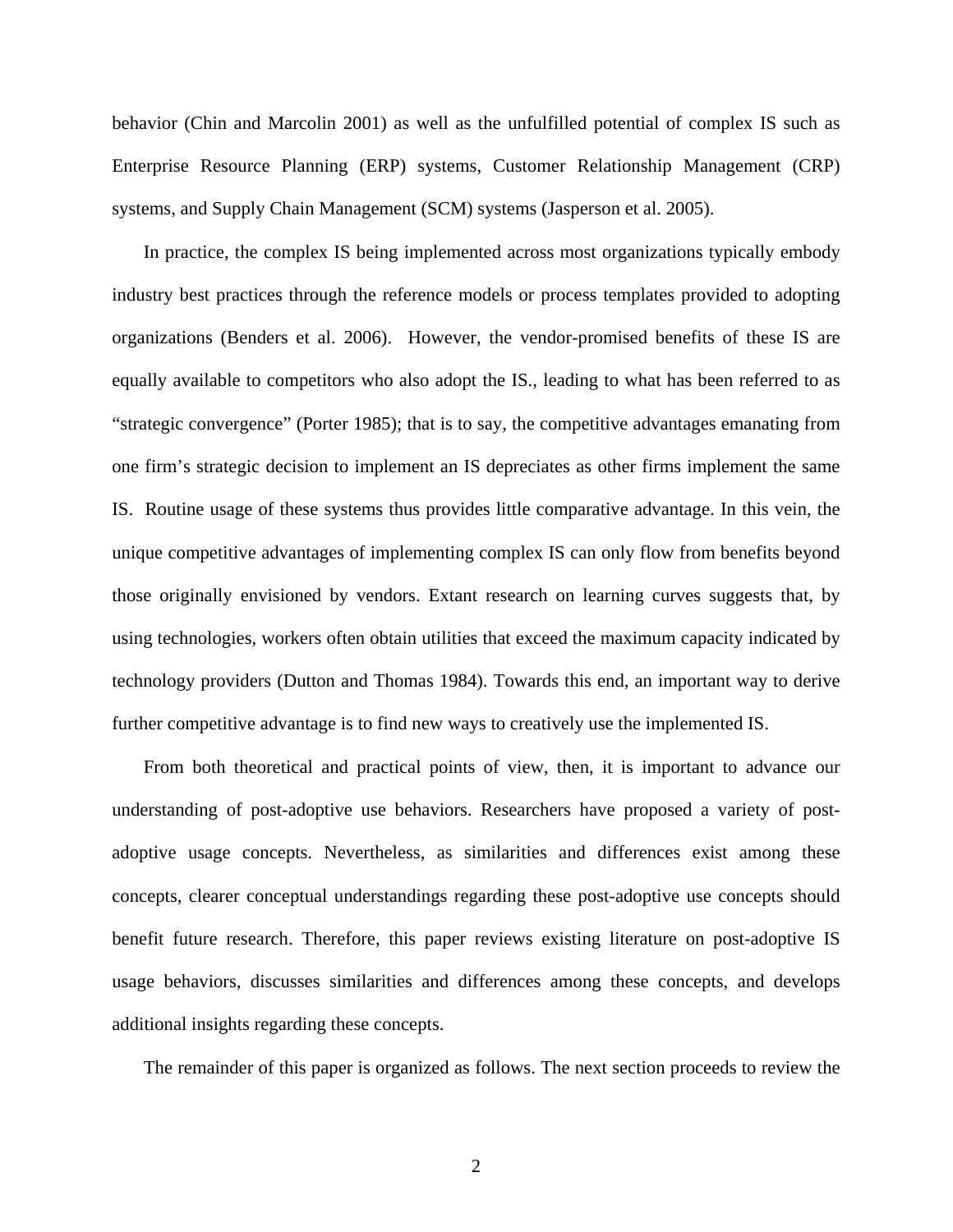stage model of IS implementation by Zmud and his colleagues and post-adoptive IS use behaviors proposed in prior literature. These usage concepts are then mapped against the possible stages in which the behaviors may occur. A two-dimensional diagram then illustrates the relationships between these different usage behaviors. Finally, implications are discussed.

### **The Stage Model of IS Implementation**

Organizational adoption of information systems generally experiences two stages: primary adoption by a firm, division, or department and secondary adoption by individual employees. Zmud and his colleagues (Kwon and Zmud 1987; Cooper and Zmud 1990) introduced a six-stage model of the IS implementation process: initiation, adoption, adaptation, acceptance, routinization, and infusion. The last three stages refer to different levels of implementation activities where individual usage behaviors may take place. *Acceptance* reflects users' commitment to use the system. *Routinization* describes the state where system use is no longer perceived as out-of-ordinary but actually becomes part of an individual's behavioral routine. *Infusion* refers to the process of embedding an IT application deeply and comprehensively within an individual's or an organization's work systems (Cooper and Zmud 1990; Saga and Zmud 1994). Through direct experience with an IS and associated learning processes (Jasperson et al. 2005), individuals develop abilities to use the system to its fullest potential at the infusion stage (Cooper and Zmud 1990; Saga and Zmud 1994). It is also noteworthy that Zmud and his colleagues suggested not taking the sequential aspect of the stage model too strictly, "stages can be thought of as activities, some of which may occur in parallel" (Saga and Zmud 1994).

### **Post-Adoptive Usage Behaviors**

The complexity and the malleability of today's organizational information systems allow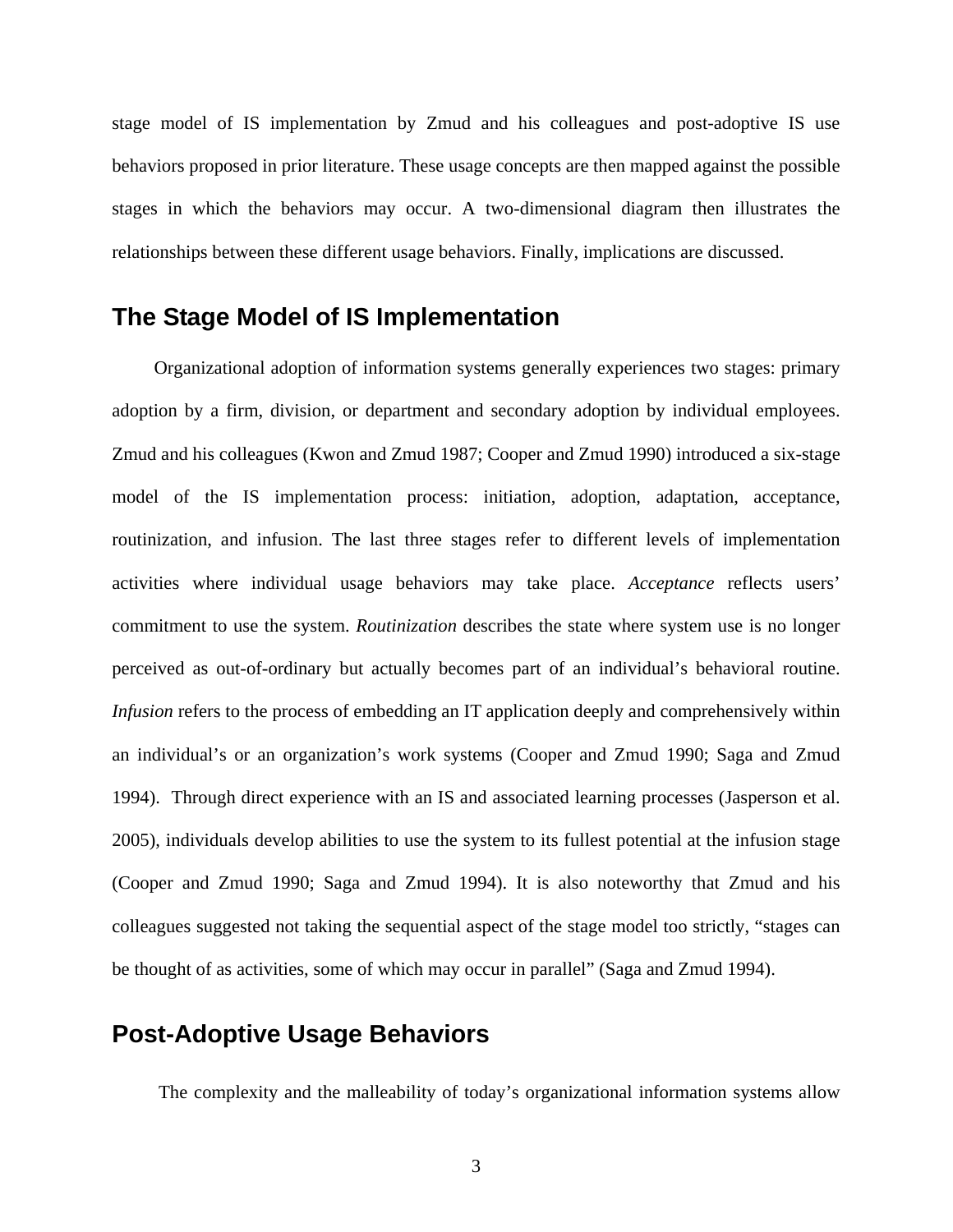individual users to use these systems at different levels of sophistication (Moore 2002). Although individuals may be mandated to use an installed system, their post-adoptive usage behaviors are largely voluntary as the individual decides the extent of this usage as well as the effort invested in learning about the installed IS and its relationships to business processes and the individual's role regarding these processes. In other words, individual users can apply the functionality inherent to the IS narrowly to just meet the mandate or broadly to expand the capacities of the technologies (Carlson and Zmud 1999); and either shallowly or deeply, in ways that go beyond the requirements of work tasks prescribed by management (Chin and Marcolin 2001).

Researchers have proposed a variety of concepts to depict post-adoptive usage behaviors. Sage and Zmud (1994) proposed that, after initial acceptance, the implementation stage progresses towards **routinization**, in which individual technology use becomes repetitive. Arguing that the ultimate success of IS derives from sustained use, Bhattacherjee (2001) emphasized the importance of continuance over initial acceptance. Specifically, Bhattacherjee examined individual **continuance intention**, or a state of active cognitions regarding the intention to continue using an IS. Jasperson et al. (2005) raised the notion that when postadoptive behaviors enter a state of **routinized/habitual use,** active cognition ceases and usage behaviors is more spontaneous than reflective. Such a position seems to be supported in recent findings by Kim et al. (2005) that reveal the intention-use link is stronger among light users as compared to heavier users. Jasperson et al. (2005) subsequently argue that interventions must occur to move users out of such a state of routinized behavior.

Beyond routinization, Saga and Zmud (1994) argue that it is through direct experience with an IS and associated learning processes that individuals gain the capability to use an IS to its full potential, i.e., the infusion stage. Different behaviors have been suggested to capture such usage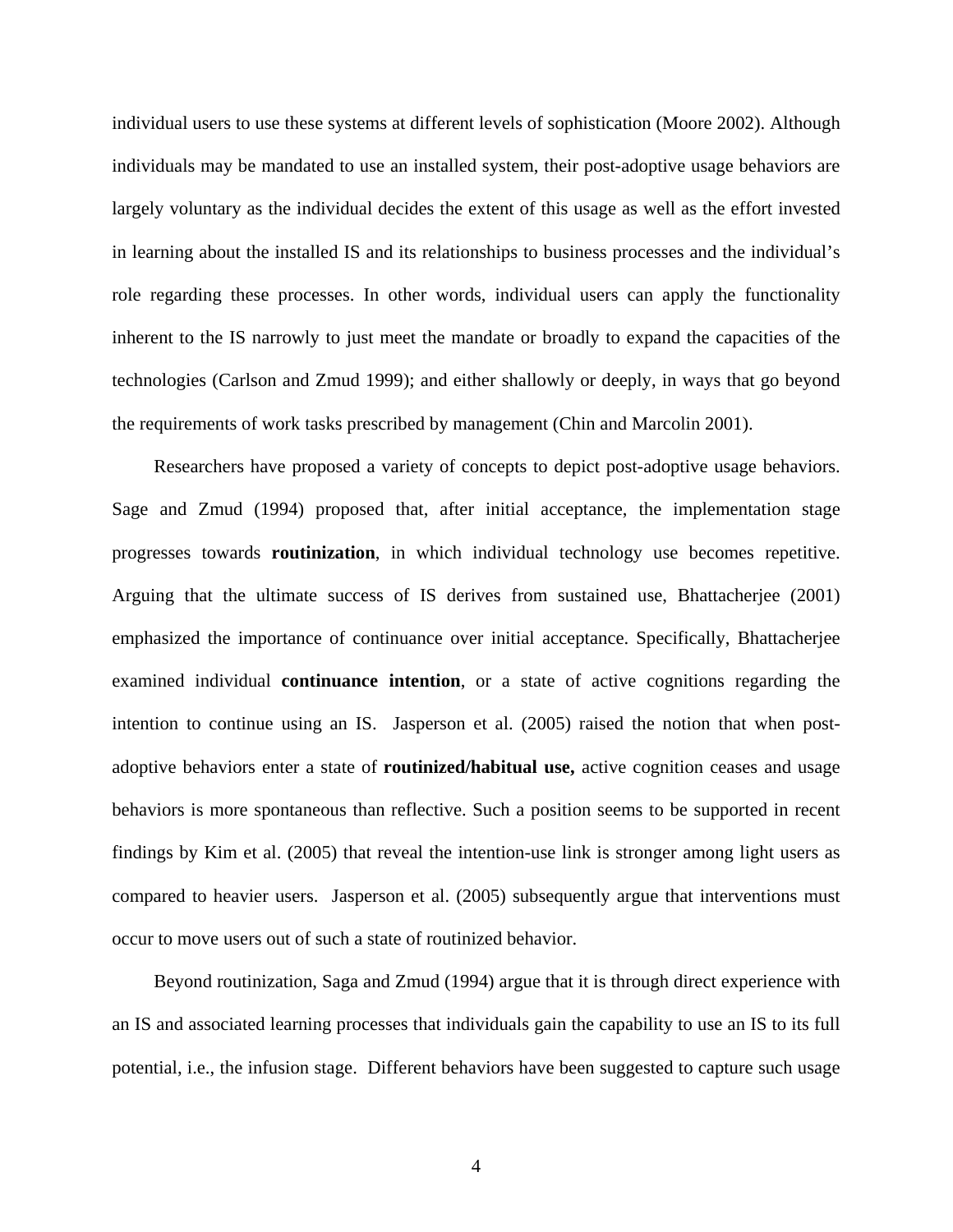behaviors. Saga and Zmud (1994) offered the concept of **extended use**, which refers to how users apply more of the technology's features in order to accommodate a more comprehensive set of work tasks. Schwarz (2003) later proposed a related concept, **deep usage**, which is defined as the extent of use of different features of the technology. In essence, the above two notions center on using more features of an IS to support a more complete array of tasks. Saga and Zmud (1994) also proposed the notion of **emergent use,** which refers to using the technology in ways not recognized prior to its implementation within the work context or not feasible until after enhanced functionalities are identified and developed. Jasperson et al. (2005) proposed a similar concept of **feature extension**, where users discover ways to apply features that go beyond the uses delineated by the application's designers or implementers. Meanwhile, Nambisan et al. (1999) and Agarwal (2000) introduce the significance of a user's **intention to explore**; that is, a user's willingness and determination to find new ways of applying IT to work tasks. Ahuja and Thatcher (2005) more recently have introduced a related concept, "trying to innovate with IT," as a means to examine post-adoptive IS behaviors that are novel or innovative in the immediate work environment. These four concepts generally concern using an IS to support a wider range of tasks, including tasks not recognized by the developers or implementers of the IS.

# **Mapping of IS Implementation Stages and Post-Adoptive**

## **Usage Behaviors**

Conceptually speaking, the aforementioned concepts can be categorized into three types: (1) repetitive and routinized use, (2) use that aims at using more features to support more tasks, and (3) use that is novel in nature and can support tasks that were not recognized prior to the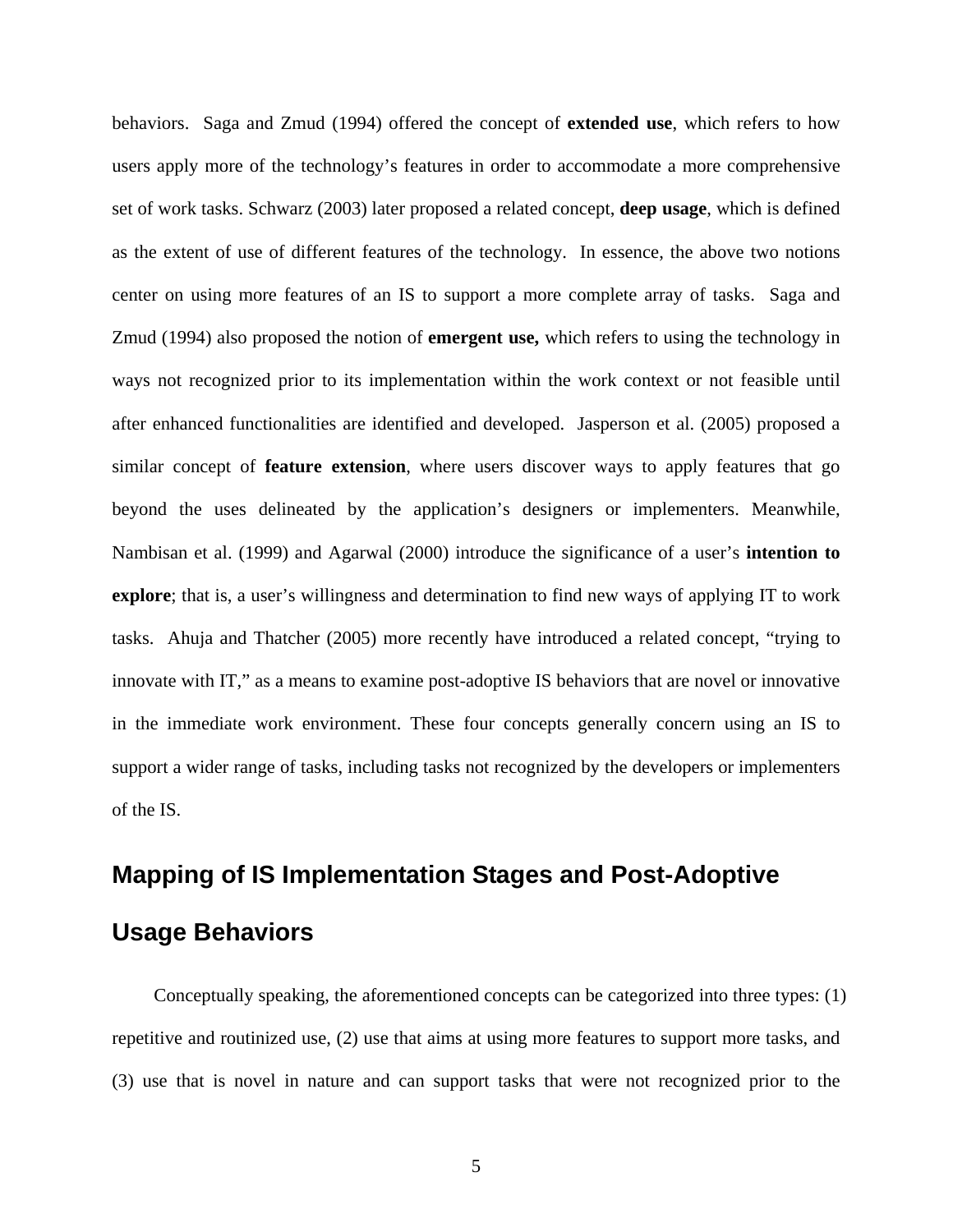application of the technology to a focal work system. Furthermore, based on the stage model of IS implementation discussed earlier, the first type of behavior is supposed to take place in the Routinization stage, while the second and third types of behaviors are supposed to occur in the infusion stage. Figure 1 illustrates the mapping of different behavior types into their corresponding stages.

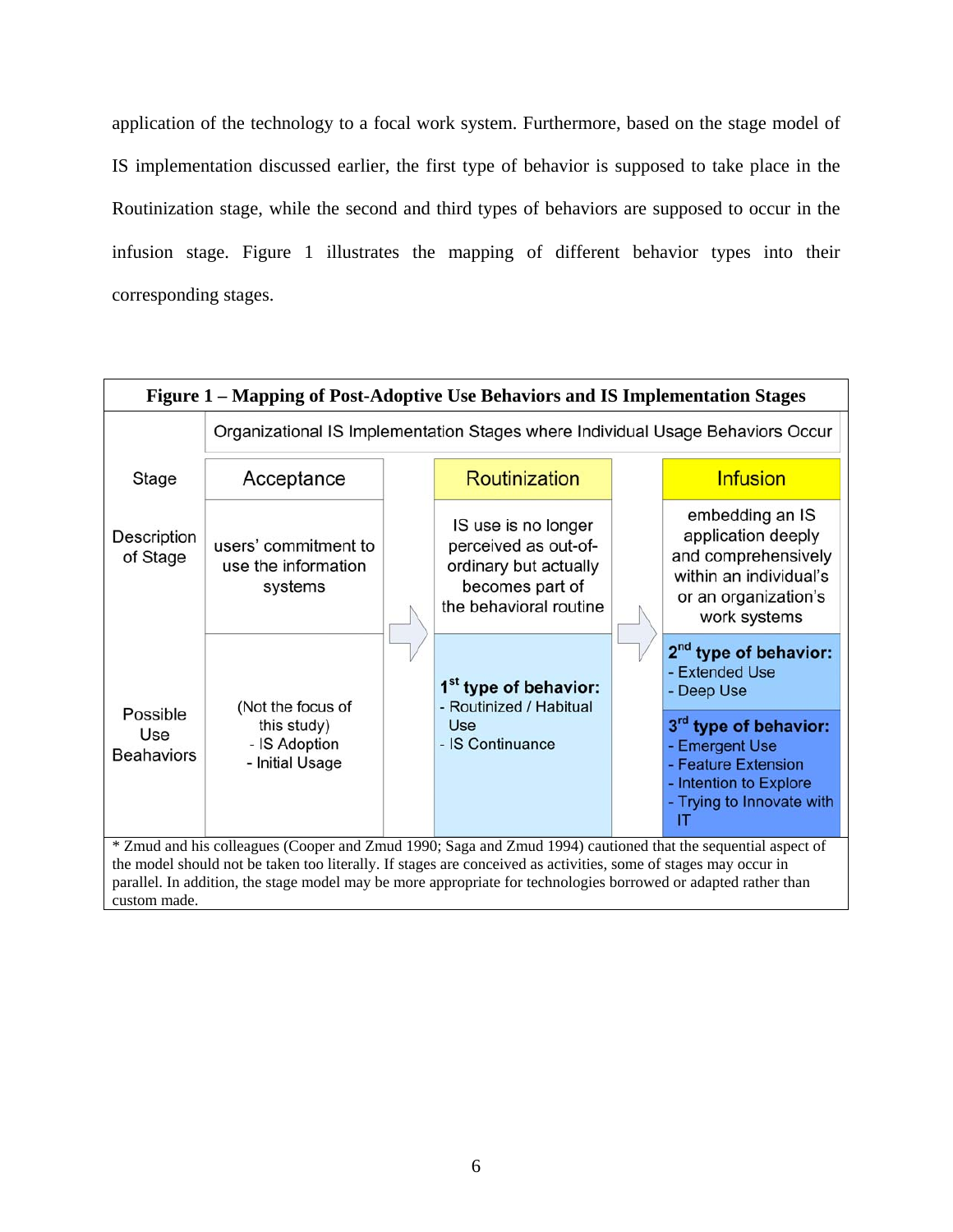#### **A Two-Dimensional View of Post-Adoptive IT Usage**

In addition to the three identified types of behaviors, the aforementioned usage concepts can also be considered from the perspective of IS features and work tasks. Figure 2 depicts a mapping of these concepts along these dimensions of features and tasks, organized into routinized, extended and emergent use as described above.



Routinized/habitual use typically falls within the range of features and tasks that are expected, required, or even mandated by the management (points X1 and Y1). During the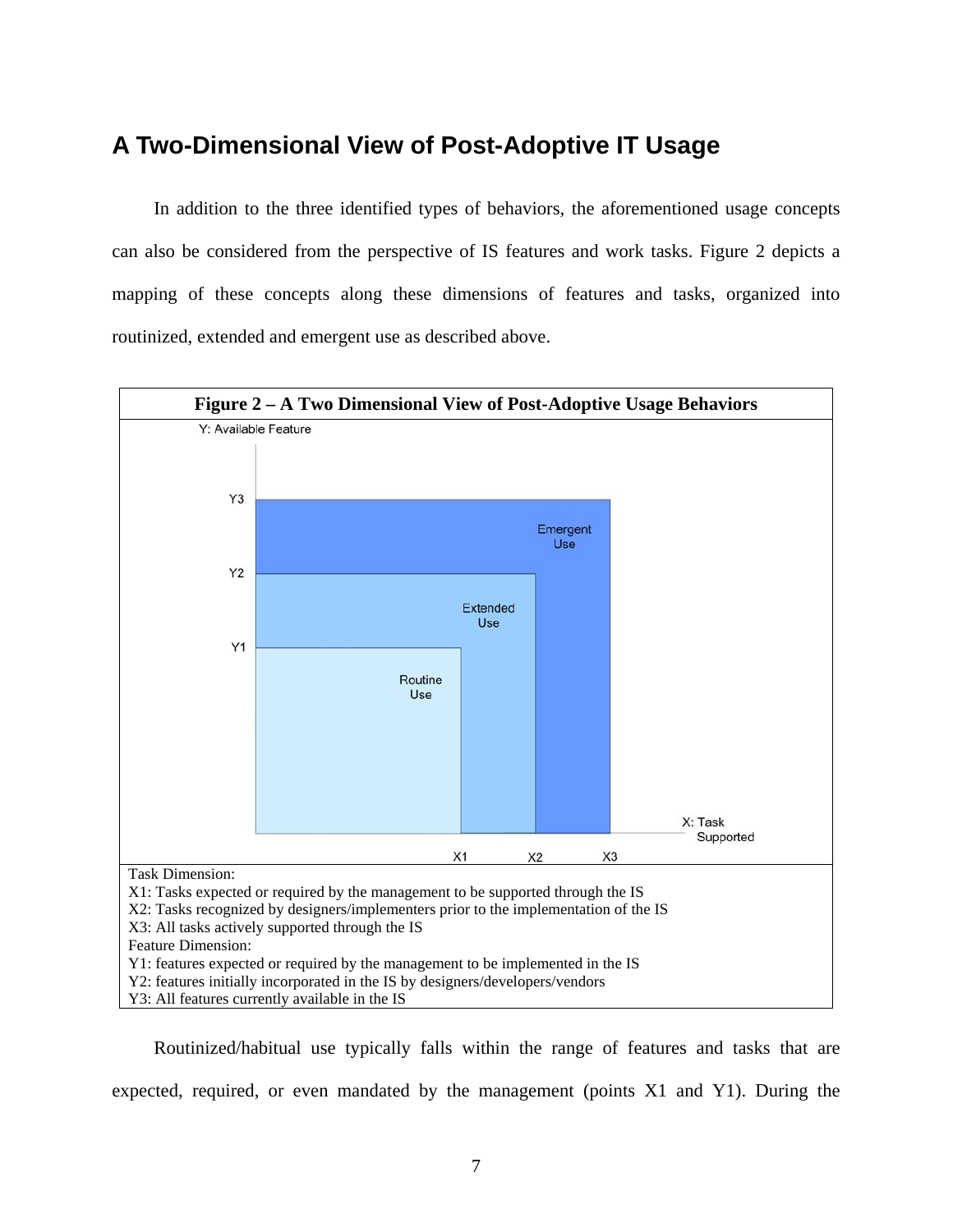infusion stage, extended use can occur in which individuals use more of the features to support a more comprehensive set of tasks. However, these features and tasks are shown as within the scope of the IS initially conceived by designers and implementers (points X2 and Y2) but that go beyond what was expected or required by management. Emergent use may also occur, where users innovatively use the IS to perform tasks that were not recognized prior to the implementation of the IS within the work context. These emergent uses may apply already existing features in novel ways or may require new features to be developed.

Extended use is suggested to positively affect emergent use, as more knowledge about technology features provides a richer foundation for further innovation (Saga and Zmud 1994). Similarly, compared to the initial acceptance stage, individuals can learn about the technology in the process of attaining routine use; however, while such learning experience may facilitate reaching higher levels of use (Dutton and Thomas 1984), a state of entrenched routine use can stifle further learning (Jasperson et al. 2005). Clearly, further research is needed to demystify the complex relationships between these different types of post-adoptive use behaviors and the various interventions that stimulate user cognitions about the IS and the role of the IS in supporting work tasks.

#### **Implications**

As the IS field has accumulated a rich body of knowledge about adoption and initial acceptance of information technologies, there is an increasing interest in investigating postadoption technology usage behaviors. This study reviews the stage model of IS implementation and a variety of post-adoptive usage concepts in extant literature, maps these behaviors against their corresponding stages, and proposes a two dimensional view of these use concepts. This paper echoes the view of prior research that post-adoptive behaviors are indeed complex and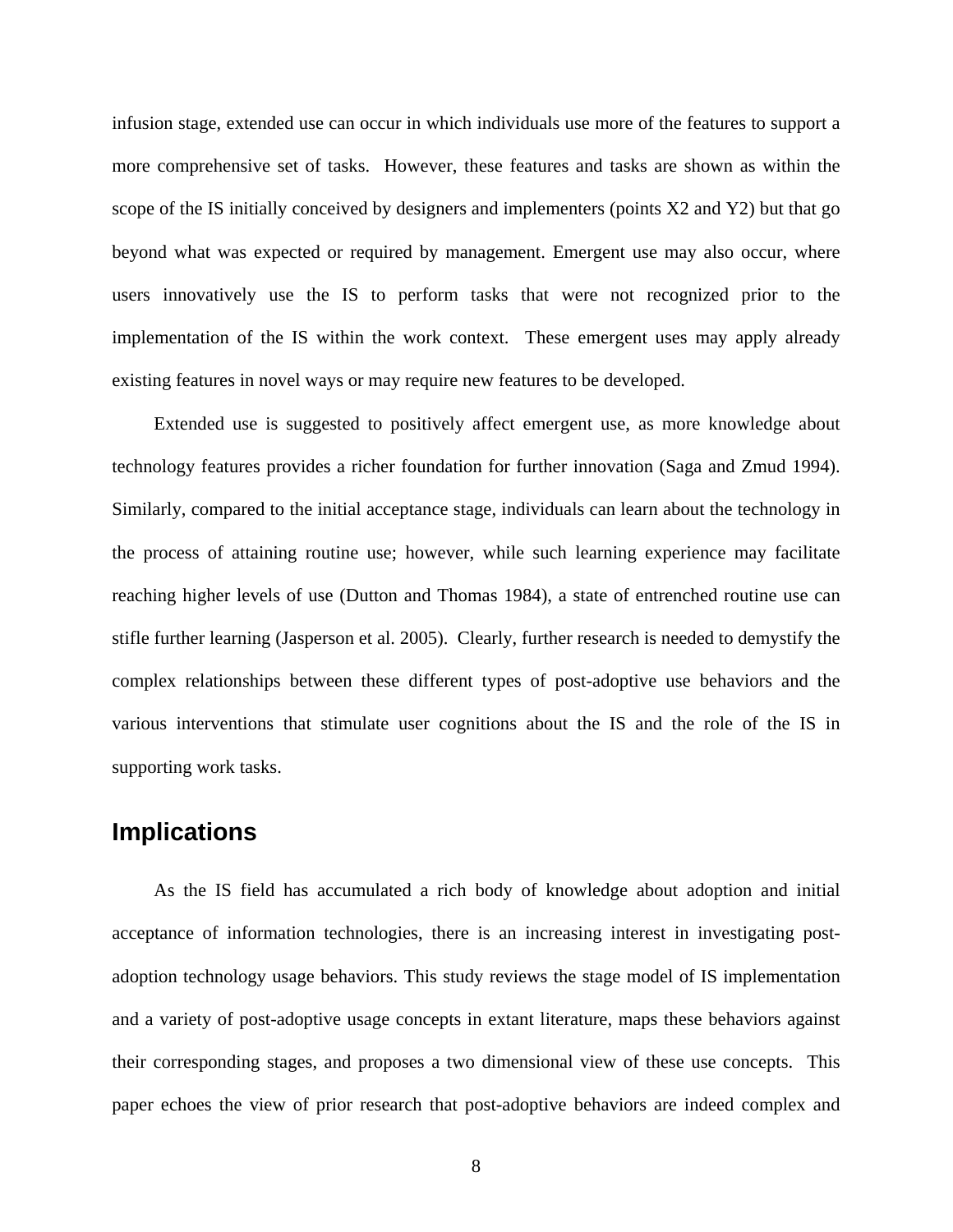sophisticated. Complementary to extant knowledge of post-adoptive usage, this paper offers additional insights into this phenomenon by discussing the similarities and differences between different post-adoptive use concepts and by categorizing them into three major types that are differentiated by the nature of the features on an IS and the work tasks supported by the IS. Researchers interested in this area should, therefore, carefully consider and delineate specific behavior(s) of interest.

Meanwhile, studies of IS acceptance have consistently pointed out the critical role of the "stage" of an implementation initiative. Empirical evidences suggest that factors which drive IS innovation vary across different implementation stages and the magnitude of influence of the same factor may also change over time (e.g. Karahanna et al. 1999; Bhatacherjee and Prekumar 2004). Most importantly, theories that account for IS usage behaviors at one stage may not appropriately explain those at other stages (Bhattacherjee 2001). A clear conceptualization of the behaviors that occur within and across these stages offers potentially valuable insight for theory development.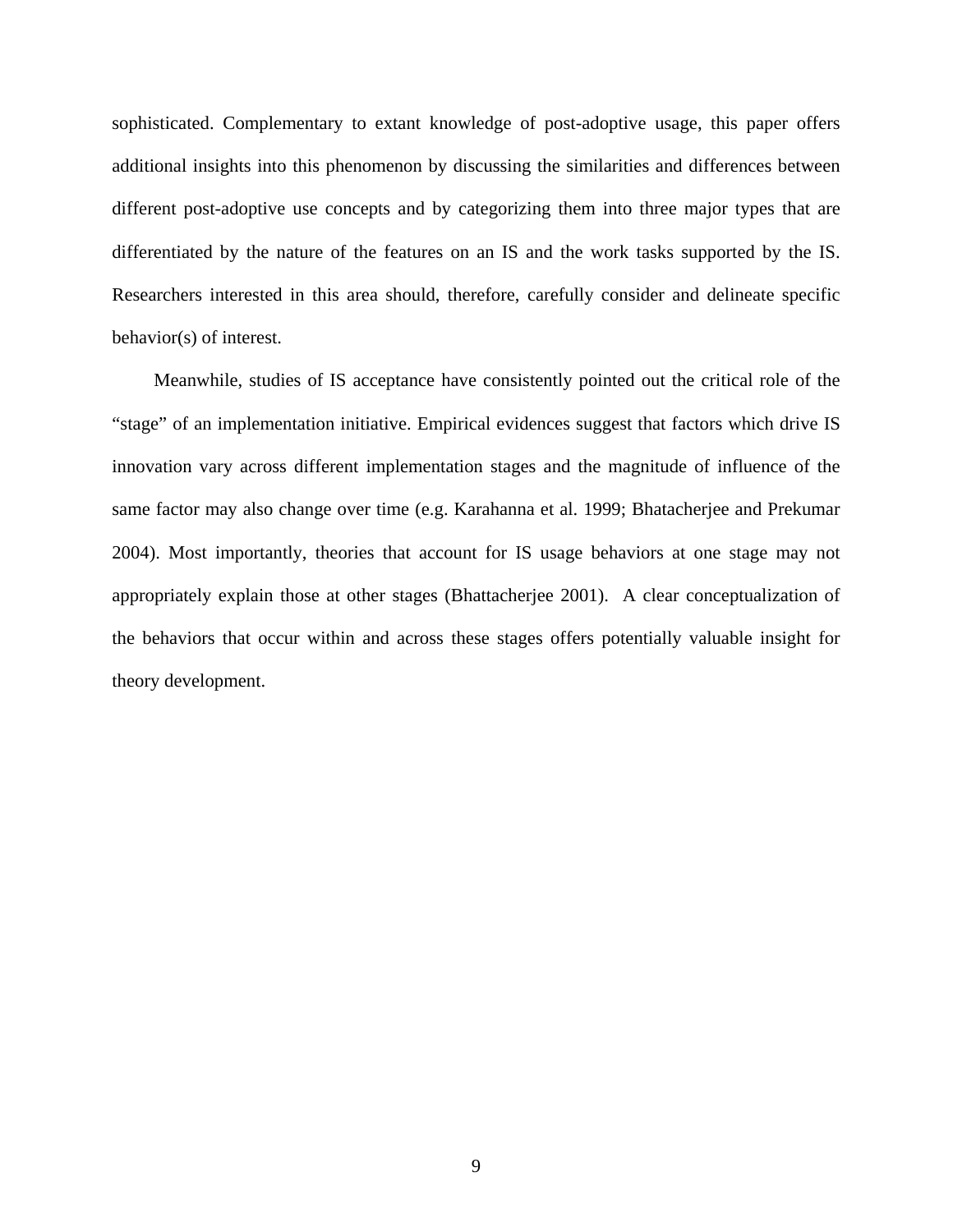#### REFERENCES

- Agarwal, R. "Individual Acceptance of Information Technologies," in *Framing the Domains of IT Management: Projecting the Future...Through the Past,* R.W. Zmud (ed.), Pinnaflex Educational Resources, Cincinnati, OH, 2000, pp. 85-104.
- Ahuja, M.K., and Thatcher, J.B. "Moving Beyond Intentions and toward the Theory of Trying: Effects of Work Environment and Gender on Post-Adoption Information Technology Use," *MIS Quarterly* (29:3), 2005, pp 427-459.
- Bhattacherjee, A. "Understanding Information Systems Continuance: An Expectation-Confirmation Model," *MIS Quarterly* (25:3), 2001, pp 351-370.
- Benders, J., Batenburg, R., and van der Blonk, H. "Sticking to Standards; Technical and Other Isomorphic Pressures in Deploying ERP-Systems," *Information & Management* (43:2), 2006, pp 194-203.
- Bhattacherjee, A., and Premkumar, G. "Understanding Changes in Belief and Attitude toward Information Technology Usage: A Theoretical Model and Longitudinal Test," *MIS Quarterly* (28:2), 2004, pp 229-254.
- Carlson, J.R., and Zmud, R.W. "Channel Expansion Theory and the Experiential Nature of Media Richness Perceptions," *Academy of Management Journal* (42:2), 1999, pp 153-170.
- Chin, W.W., and Marcolin, B.L. "The Future of Diffusion Research," *The DATA BASE for Advances in Information Systems* (32:3), 2001, pp 8-12.
- Cooper, R.B., and Zmud, R.W. "Information Technology Implementation Research: A Technology Diffusion Approach," *Management Science* (36:2), 1990, pp 123-139.
- Dutton, J.M., and Thomas, A. "Treating Progress Functions as a Managerial Opportunity," *Academy of Management Review* (9:2), 1984, pp 235-247.
- Jasperson, J.S., Carter, P.E., and Zmud, R.W. "A Comprehensive Conceptualization of Post-Adoptive Behaviors Associated with Information Technology Enabled Work Systems," *MIS Quarterly* (29:3), 2005, pp 525-557.
- Karahanna, E. "Symbolic Adoption of Information Technology," Proceedings of Decision Sciences International Conference, Athens, Greece, 1999.
- Kim, S.S., Malhotra, N.K., and Narasimhan, S. "Two Competing Perspectives on Automatic Use: A Theoretical and Empirical Comparison," *Information Systems Research* (16:4), 2005, pp.418-432.
- Kwon, T.H., and Zmud, R.W. "Unifying the Fragmented Models of Information Systems Implementation," in: *Critical Issues in Information Systems Research* R.J. Boland, Jr. and R.A. Hirschem (Eds.), Wiley, New York, 1987.
- Legris, P., Ingham, J., and Collerette, P. "Why Do People Use Information Technology? A Critical Review of the Technology Acceptance Model," *Information & Management* (40:3) 2003, pp. 191-204.
- Moore, J.B.I. "Information Technology Infusion: A Motivation Approach," unpublished doctoral dissertation, Department of Information and Management Sciences, The Florida State University, 2002.
- Nambisan, S., Agarwal, R., and Tanniru, M. "Organizational Mechanisms for Enhancing User Innovation in Information Technology," *MIS Quarterly* (23:3), 1999, pp 365-395.
- Porter, M.E. *Competitive Advantage: Creating and Sustaining Superior Performance,* Free Press, New York, 1985.